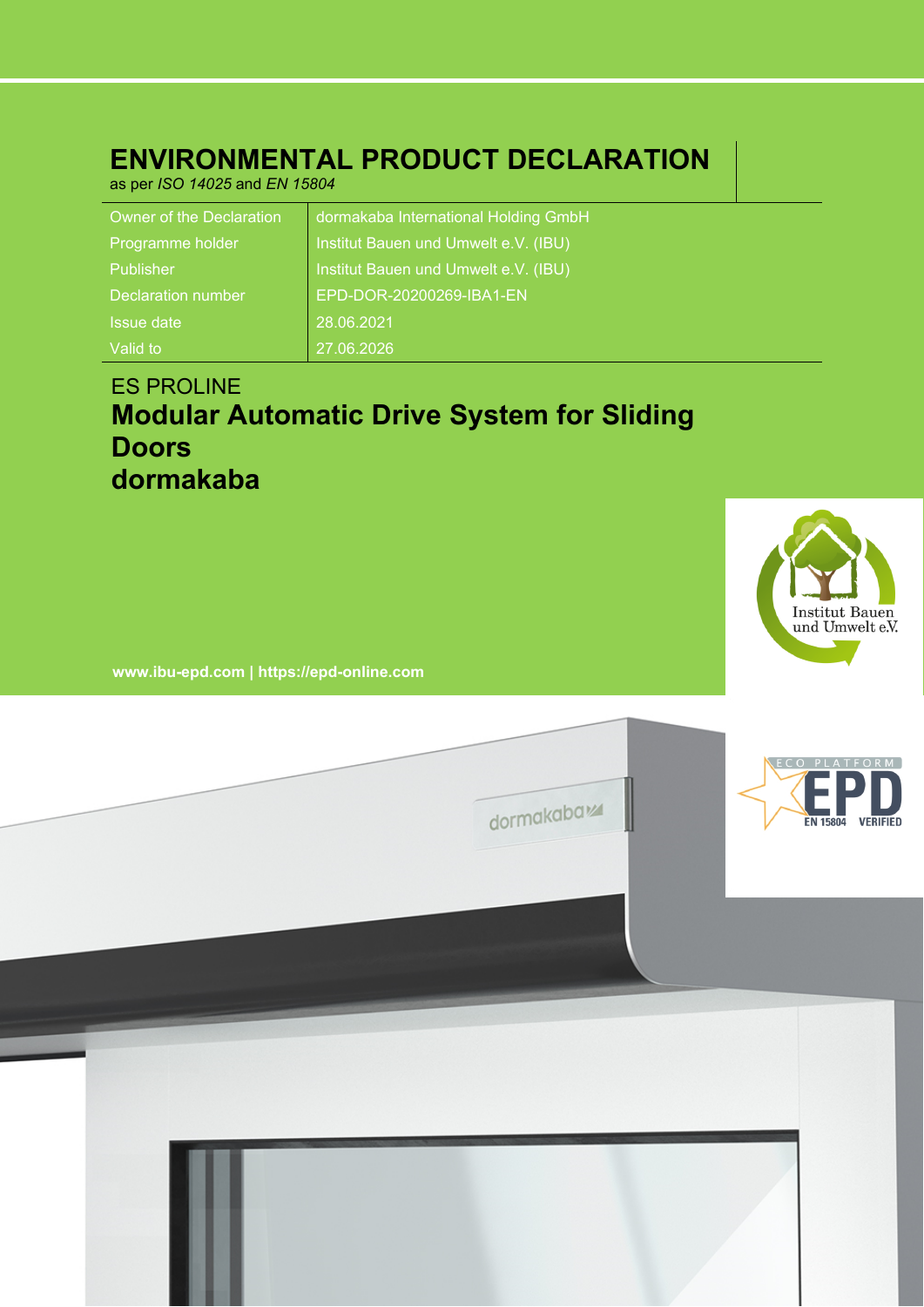## dormakabaz

### **1. General Information**

#### **Programme holder**

IBU – Institut Bauen und Umwelt e.V. Panoramastr. 1 10178 Berlin **Germany** 

### **Declaration number**

EPD-DOR-20200269-IBA1-EN

#### **This declaration is based on the product category rules:**

Drive systems for automatic doors and gates, 11.2017 (PCR checked and approved by the SVR)

#### **Issue date** 28.06.2021

**Valid to** 27.06.2026

am Peter

Dipl. Ing. Hans Peters (chairman of Institut Bauen und Umwelt e.V.)

m.M Voil

Dr. Alexander Röder (Managing Director Institut Bauen und Umwelt e.V.))

### **2. Product**

#### **2.1 Product description/Product definition**

With ES PROLINE, a drive system has been developed that offers the latest dormakaba technology. At the same time, the drive meets high design and functional requirements of modern buildings. The ES PROLINE drive system offers versatile application possibilities. It does not matter whether it is a standard door, a door in escape and rescue routes or a telescopic sliding door. Even particularly heavy door leaves are no problem for the drive. Up to 400 kg can be moved with the new system.

With the following ES PROLINE drive system variants you can meet almost all requirements:

- ES 250: Standard doors
- ES 250 PRO FST: Escape and rescue routes
- ES 250 PRO EASY: Standard doors, less features

#### **dormakaba ES PROLINE - Modular Automatic Drive System for Sliding Doors**

#### **Owner of the declaration**

dormakaba International Holding GmbH DORMA Platz 1 58256 Ennepetal **Germany** 

#### **Declared product / declared unit**

ES PROLINE - Modular Automatic Drive System for Sliding Doors

#### **Scope:**

This EPD refers to the entire life cycle of a representative ES PROLINE drive system.

The various technical characteristics are depicted in section 2.3.

The production location is the DORMA production site in Ennepetal, Germany.

The material and energy flows were taken into consideration accordingly.

The owner of the declaration shall be liable for the underlying information and evidence; the IBU shall not be liable with respect to manufacturer information, life cycle assessment data and evidences.

| Verification |
|--------------|
|--------------|

| The standard EN 15804 serves as the core PCR |                             |  |                                                      |  |  |
|----------------------------------------------|-----------------------------|--|------------------------------------------------------|--|--|
|                                              |                             |  | Independent verification of the declaration and data |  |  |
|                                              | according to ISO 14025:2010 |  |                                                      |  |  |
|                                              | internally                  |  | $ x $ externally                                     |  |  |
| $M_{\star}$                                  |                             |  |                                                      |  |  |

Dr.-Ing. Wolfram Trinius (Independent verifier appointed by SVR)

 ES 400 PRO / ES 400 PRO FST: For heavy standard doors and escape and rescue routes optional with Resistance Class (RC)

The product family of the modular automatic ES PROLINE drive system covers all above mentioned drive systems. The configuration of the drive is modular. Additional modules can be added like battery packs and interlocks. Values (material and energy flows) for a representative product are based on the volumes of ES PROLINE variants sold during the reference period.

For the placing on the market in the European Union/European Free Trade Associaton (EU/EFTA) (with the exception of Switzerland) the following legal provisions apply:

- *Machinery Directive 2006/42/EC*
- *2014/30/EU Electromagnetic Compatibility Directive*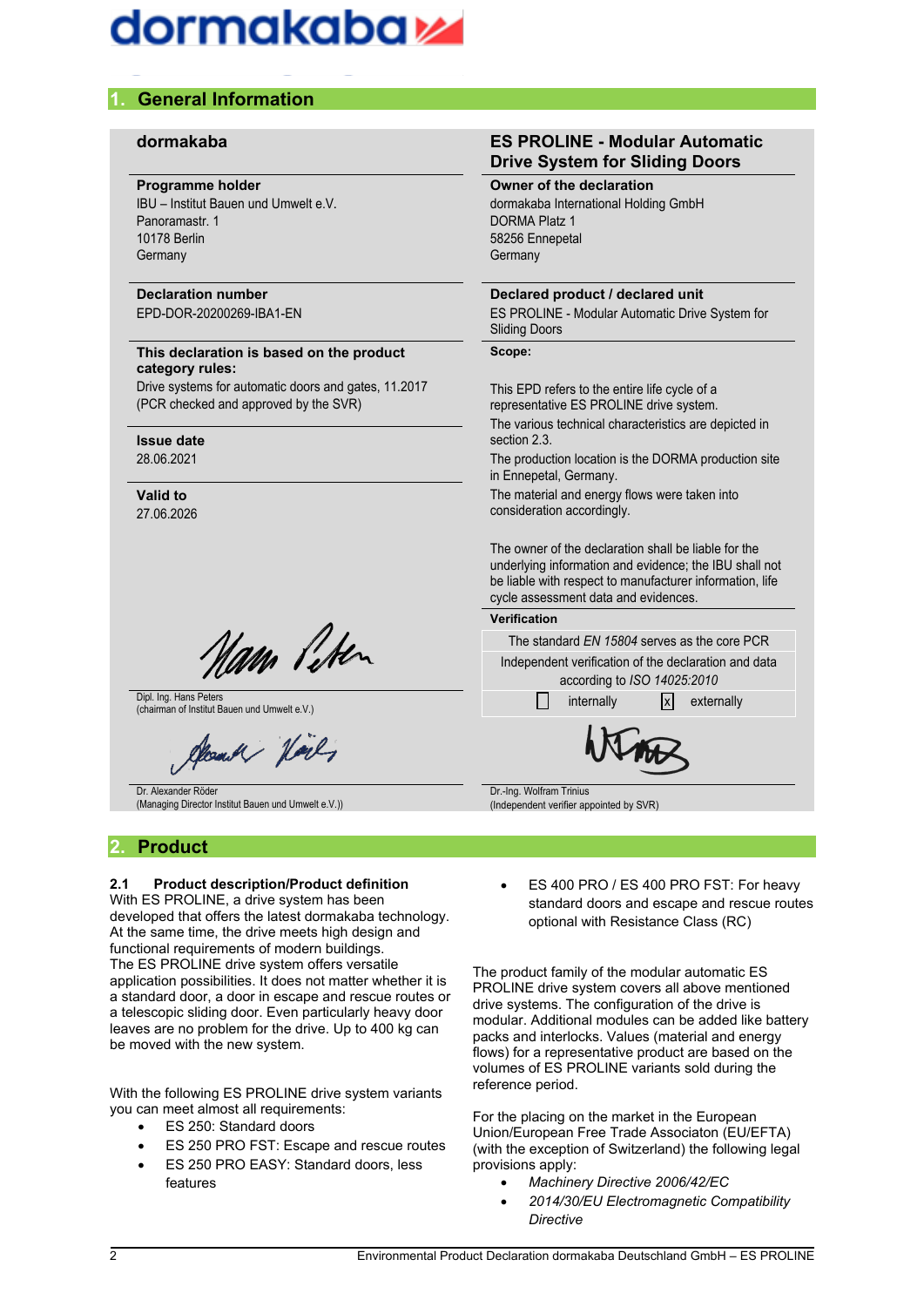# dormakaba z

- *2011/65/EU ROHS3 Directive*
- *DIN EN ISO 12100:2011-03 Safety of machinery*
- *DIN EN 16005: 2013-01 and Amendment 2015-10 Power operated pedestrian doorsets*
- *DIN EN ISO 13849- 1:2016-06 Safety of machinery*
- *DIN EN 60335-2-103: 2016-05 Household and similar electrical appliances*
- *DIN EN 61000-3-2:2015-03 Electromagnetic compatibility (EMC)*
- DIN EN 61000-3-3: 2014-03 Electromagnetic compatibility (EMC)
- *DIN EN 61000-6-2: 2005 and Amendment:2011 Electromagnetic Compatibility (EMC)*
- *DIN EN 61000-6-3:2007 and A1:2011 Electromagnetic Compatibility (EMC)*
- *DIN EN IEC 63000: 2019-05*

The CE-marking takes into account the proof of conformity with the respective harmonized standards based on the legal provisions above.

#### **2.2 Application**

The automatic ES PROLINE drive system is used as a drive for automating sliding door systems as well as escape and rescue routes:

| Door<br>parameter                     | <b>ES 250 PRO</b><br><b>ES 250 PRO FST</b><br><b>ES 250 PRO</b><br><b>EASY</b> | <b>ES 400 PRO</b><br><b>ES 400 PRO FST</b> | <b>ES 250 PRO</b><br><b>ES 250 PRO FST</b><br><b>ES 250 PRO</b><br><b>EASY</b> | <b>ES 400 PRO</b><br><b>ES 400 PRO FST</b> |
|---------------------------------------|--------------------------------------------------------------------------------|--------------------------------------------|--------------------------------------------------------------------------------|--------------------------------------------|
| Use in escape<br>and rescue<br>routes |                                                                                |                                            |                                                                                |                                            |
|                                       | Single-panel sliding door                                                      |                                            | Double-panel sliding door                                                      |                                            |
| Opening width<br>(mm)                 | 700-3000 mm                                                                    | 700-3000 mm                                | 800-3000 mm                                                                    | 800-3000 mm                                |
| Door panel<br>weight max.<br>(kq)     | 1x125kq                                                                        | 1x250 kg                                   | 2x125 kg                                                                       | 2x200 kg                                   |

#### **2.3 Technical Data**

The following technical data is of relevance for the LCA:

#### **Constructional data**

ES PROLINE

| <b>Name</b>                      | Value     | Unit |
|----------------------------------|-----------|------|
| Height                           | 100       | mm   |
| Installation depth               | 180       | mm   |
| Opening and closing force        | 150       | N    |
| Opening speed ES 250 PRO         | $10 - 70$ | cm/s |
| Opening speed ES 400 PRO         | 10-90     | cm/s |
| Opening speed ES 250 PRO<br>EASY | 10-70     | cm/s |
| Opening speed ES 250 PRO FST     | $20 - 70$ | cm/s |
| Opening speed ES 400 PRO FST     | 20-90     | cm/s |
| Closing speed ES 250 PRO         | $10 - 70$ | cm/s |
| Closing speed ES 400 PRO         | 10-90     | cm/s |
| Closing speed ES 250 PRO<br>EASY | 10-70     | cm/s |

| Hold open time ES PROLINE                      | $0 - 180$ |    |
|------------------------------------------------|-----------|----|
| Supply voltage, frequency ES<br><b>PROLINE</b> | $50 - 60$ | Hz |
| Power input ES PROLINE                         | 130 - 180 | w  |
| Protection type IP                             | 120       |    |
| Low-voltage and EMC Directives                 |           |    |

Product not harmonised in accordance with the CPR but in accordance with other provisions for harmonisation of the EU:

- *Machinery Directive 2006/42/EC*
- *2014/30/EU Electromagnetic Compatibility Directive*
- *2011/65/EU ROHS3 Directive*
- *DIN EN ISO 12100:2011-03 Safety of machinery*
- *DIN EN 16005: 2013-01 and Amendment 2015-10 Power operated pedestrian doorsets*
- *DIN EN ISO 13849- 1:2016-06 Safety of machinery*
- *DIN EN ISO 13849- 2:2013-02 Safety of machinery*
- *DIN EN 60335-2-103: 2016-05 Household and similar electrical appliances*
- *DIN EN 61000-3-2:2015-03 Electromagnetic compatibility (EMC)*
- *DIN EN 61000-6-2: 2005 and Amendment:2011 Electromagnetic Compatibility (EMC)*

#### **2.4 Delivery status**

One automatic ES PROLINE drive system (representative by sales volume) has the following delivery status:

| Components         | Absolute | Percentage |
|--------------------|----------|------------|
| Average ES PROLINE | 24.47 kg | 89%        |
| Average Packaging  | 3.00 kg  | 11%        |
| Total              | 27.47 ka | 100%       |

#### **2.5 Base materials/Ancillary materials**

The ES PROLINE family comprises the following components:

| <b>Components</b>   | Percentage |
|---------------------|------------|
| Aluminum elements   | 52%        |
| Steel elements      | 30%        |
| Plastic elements    | 7%         |
| Electronic elements | 4%         |
| Other               | 6%         |
| Total               | 100%       |

The products include partial articles which contain substances listed in the *candidate list* of REACH Regulation 1907/2006/EC (date: 19.01.2021) exceeding 0.1 percentage by mass: yes

Lead (Pb): 7439-92-1 (CAS-No.) is included in some of the alloys used. The concentration of lead in each individual alloy does not exceed 4.0% (by mass).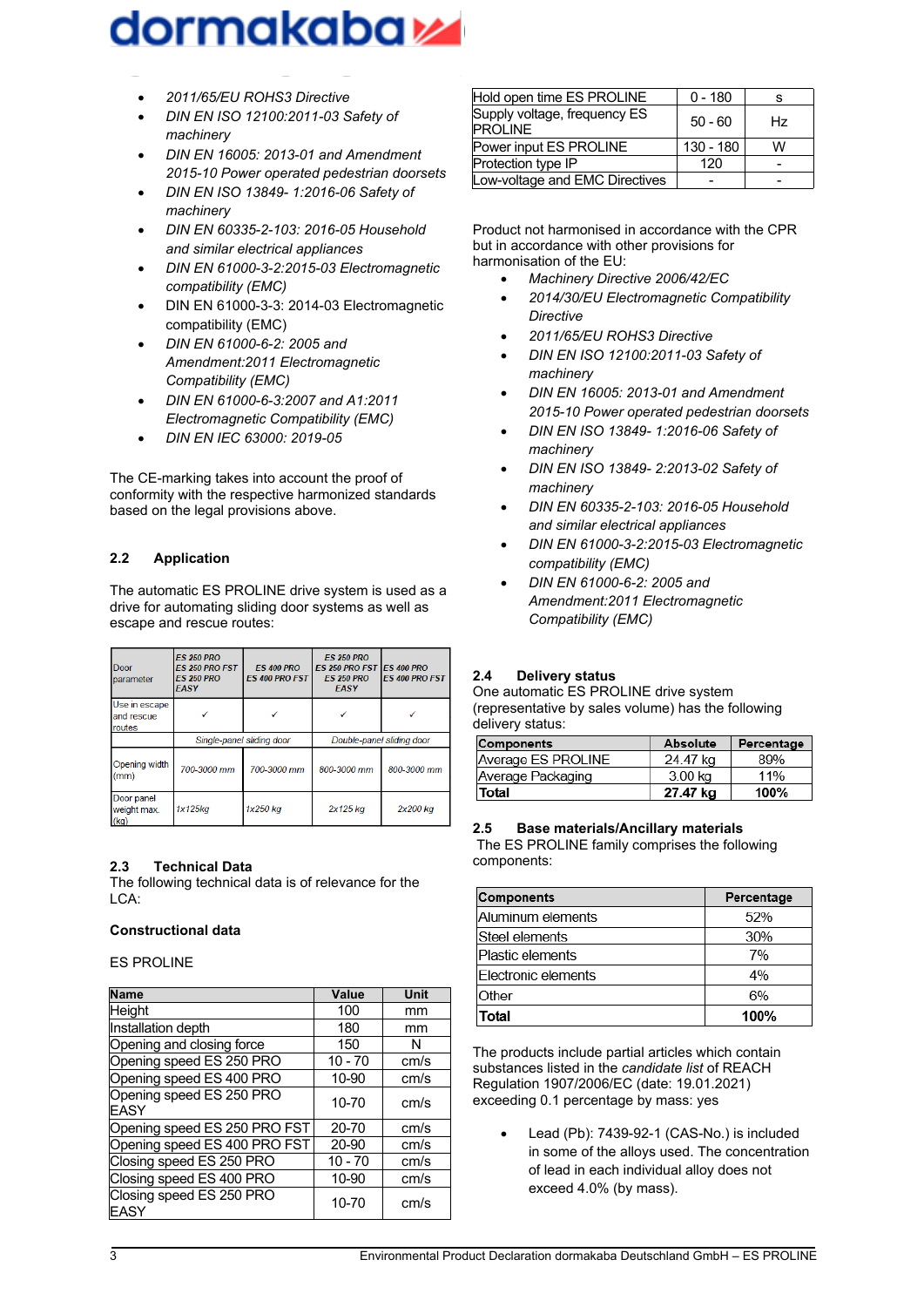

This product/article/at least one partial article contains other carcinogenic, mutagenic, reprotoxic (CMR) substances in categories 1A or 1B which are not on the *candidate list*, exceeding 0.1 percentage by mass: no.

Biocide products were added to this construction product or it has been treated with biocide products (this then concerns a treated product as defined by the (EU) *Ordinance on Biocide Products No. 528/2012*): no.

#### **2.6 Manufacture**

The drive units and requisite circuit boards of ES PROLINE product family are manufactured at dormakaba. The certified Quality Management system in accordance with *ISO 9001* safeguards the high-quality standard of dormakaba products. It guarantees continuous improvement of the overall processes and product quality at the dormakaba locations.

#### **2.7 Environment and health during manufacturing**

No health protection measures beyond the legally specified measures are required. The maximum allowable concentrations are clearly complied with at each point of production.

#### **Air:**

Waste air generated during production is cleaned in accordance with statutory specifications. Emissions are significantly below the Technical Instructions on Air Quality.

#### **Water/Ground:**

No contamination of water or ground. Production-related waste/ water is treated internally and redirected to the production process.

#### **Sound protection:**

Analyses have established that all values communicated inside and outside the production facilities are far below the standards applicable in Germany.

The Environmental Management system in the dormakaba production facility Ennepetal is certified to *ISO 14001*; industrial safety is certified to *OHSAS 18001*.

#### **2.8 Product processing/Installation**

dormakaba sliding door drives are installed by specially-trained assembly teams to install the drives or the product system

#### **2.9 Packaging**

The declared unit includes the following packaging materials and their percentages by mass:

| <b>Components</b>   | Percentage |  |
|---------------------|------------|--|
| Paper and Cardboard | 99%        |  |
| Foil                | 1%         |  |
| Total               | 100%       |  |

More information on the possible re-use of packaging is provided in section 2.14 and 2.15

#### **2.10 Condition of use**

No auxiliaries or consumables are incurred during maintenance, and use of the automatic drive system ES PROLINE. Regular maintenance is advised to ensure the service life of 15 years. For repairs or renewals, suitable spare parts are available. The energy supply for the analysed drive units has been calculated for the reference service life of 15 years.

#### **2.11 Environment and health during use**

There are no known impact relations between product, environment and health during use

#### **2.12 Reference service life**

The reference service life amounts to 15 years. This complies with 1,500,000 cycles according to *EN 16005*.

#### **2.13 Extraordinary effects**

#### **Fire**

Due to the predominant use of aluminium and steel which are considered non-flammable or flameretardant, no additional influence on the environment in case of fire is to be expected

#### **Fire protection**

| <b>Name</b>             | Value          |
|-------------------------|----------------|
| Building material class | not applicable |
| Burning droplets        | not applicable |
| Smoke gas development   | not applicable |

#### **Water**

No negative impact on the ecological water quality is expected by contact of the product with water.

#### **Mechanical destruction**

No impacts on the environment are expected in the case of an unforeseeable mechanical destruction

#### **2.14 Re-use phase**

With reference to the material composition of the product system in accordance with section 2.6, the following possibilities arise:

#### **Re-use**

During refurbishment or de-construction, the drive system can be easily segregated and re-used for the same application.

#### **Material recycling**

The metallurgical materials contained in the product are suitable for material recycling.

#### **Energy recovery**

The plastics contained in the product are suitable for energetic recovery.

#### **Landfilling**

Is not applicable.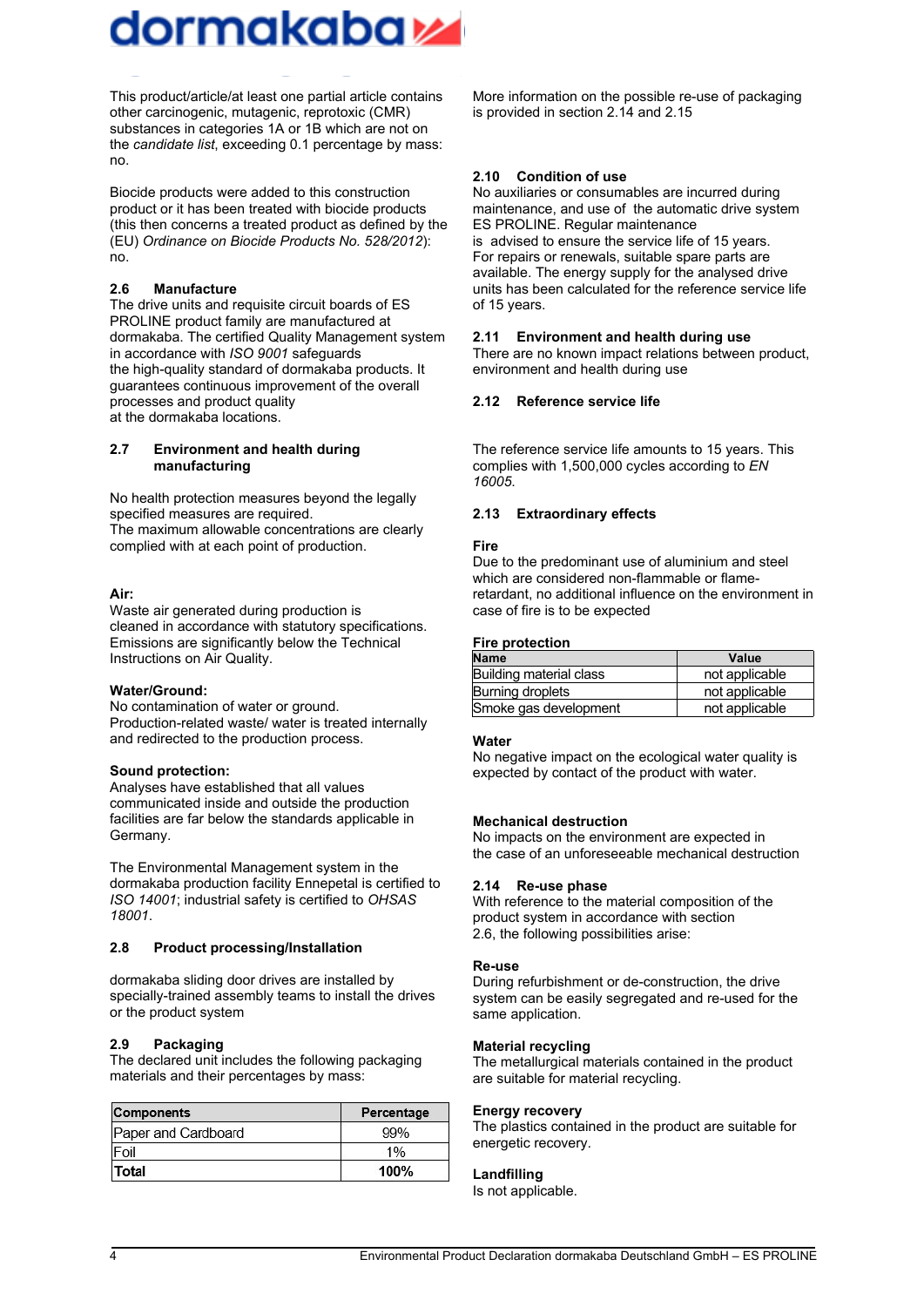## dormakaba sa

#### **2.15 Disposal Cuttings:**

Cuttings incurred during the manufacturing phase are directed towards metallurgical recycling and energy recovery. Cuttings are collected separately and collected by a disposal company.

Following European Waste Catalogue (*EWC*) Codes are

relevant:

- *EWC* 07 02 03 Plastic waste
- *EWC* 12 01 01 Ferrous metal filings and turnings
- *EWC* 12 01 03 Non-ferrous metal filings and turnings

#### **Packaging:**

Packaging incurred for installation in the building is directed towards energy recovery.

- *EWC* 15 01 01 Paper and cardboard packaging
- *EWC* 15 01 02 Plastic packaging

#### **End of Life:**

All materials are directed to an energy recovery or recycling process.

- *EWC* 16 02 14 Used devices with the exception of those included in 16 02 09 to 16 02 13
- *EWC* 16 02 16 Components removed from used devices with the exception of those included in 16 02 15
- *EWC* 17 02 03 Plastic
- *EWC* 17 04 02 Aluminum
- *EWC* 17 04 05 Iron and steel
- *EWC* 17 04 11 Cables with the exception of those included in 17 04 10

Disposal of the drive unit in Europe is subject of the *WEEE Guideline* 2002/96/EC/.

#### **2.16 Further information**

Contact data for more detailed information: Please refer to the last page of this Declaration

### **3. LCA: Calculation rules**

#### **3.1 Declared Unit**

The declaration represents one (1) ES PROLINE.

#### **Declared unit**

| <b>Name</b>               | Value | Unit |
|---------------------------|-------|------|
| Declared unit             |       | pce. |
| Conversion factor to 1 kg | 0.036 |      |

#### **3.2 System boundary**

Type of the EPD: cradle to gate - with options

#### *Modules A1-A3, A4, and A5*

The product stage (A1-A3) begins with considering the production of the necessary raw materials and energies, including all corresponding upstream chains and the actual procurement transports. Furthermore, the entire manufacturing phase was mapped, including the treatment of production waste until the end-ofwaste status (EoW) was reached. In addition, both the distribution transports (A4) and the installation including power-consuming tools, installation materials and the packaging waste generated during installation (A5) were taken into account.

#### *Module B6*

Module B6 includes the operational energy use over the service life of 15 years.

#### *Modules C1-C4*

The modules include the environmental impacts for dismantling of the ES PROLINE and the treatment of the waste categories until end-of-waste status (EoW) is reached, including the associated transports at the end of the product life cycle.

#### *Module D*

Identification of the benefits and costs of the product outside the system boundary. For plastics, these consist of energy credits from thermal utilization (C3) in the form of the average European electricity mix or thermal energy from natural gas. Recycling of metal scrap results in credits of the respective raw materials.

#### **3.3 Estimates and assumptions**

It was assumed that Fnd-of-Life thermal waste incineration plants are plants with an R1 factor (energy conversion efficiency or energy efficiency of waste incineration plants according to the European Waste Framework Directive) >0.6.

#### **3.4 Cut-off criteria**

The effect associated with the neglected mass shares is less than 5% of the effect categories per module. The minimum limit of 1% total mass and the use of renewable and non-renewable primary energy is not exceeded.

#### **3.5 Background data**

The LCA software *GaBi 9.5* was used to model the life cycle. The entire manufacturing process, as well as energy consumption, were modelled on the basis of manufacturer-specific data.

However, generic background datasets were used for the upstream and downstream processes. The majority of the background datasets used were taken from the current version of the *GaBi 9.5* database. *Ecoinvent Version 3.6* and *Ecoinvent Version 2.2* datasets were only used when suitable *GaBi 9.5* datasets were not available.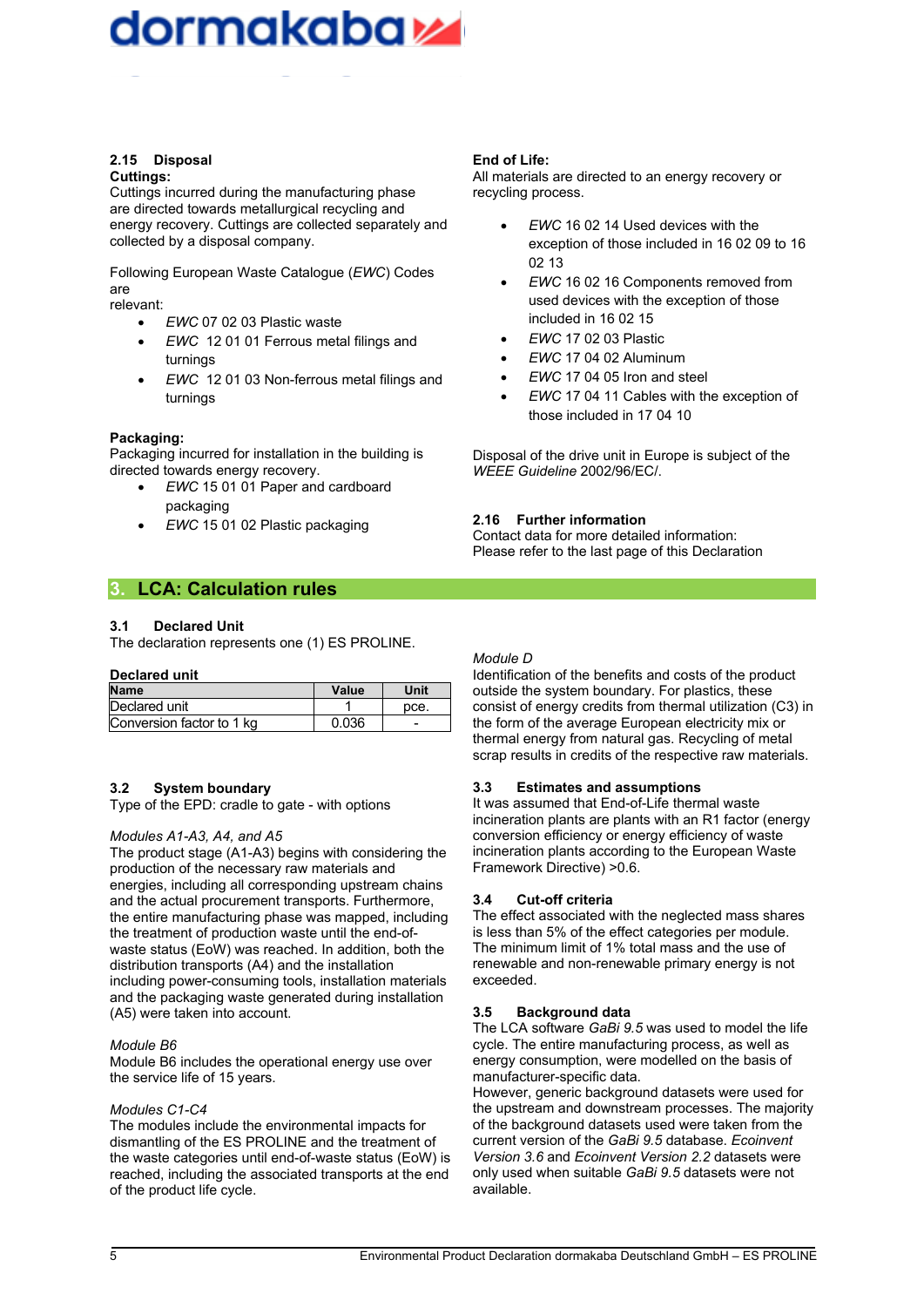

Where possible, German datasets were used for modules A1-A3, and the corresponding European datasets for distribution transports (A4), installation (A5) and disposal scenarios (C modules).

#### **3.6 Data quality**

The background datasets used for accounting purposes mainly originate from the respective updated *GaBi 9.5* databases at the time of calculation.

The data for the examined products was captured on the basis of evaluations of internal production and environmental data, the collection of LCA--relevant data within the supply chain, as well as the evaluation of relevant data for the energy supply. The collected data were checked for plausibility and consistency. Good representativity can be assumed.

#### **3.7 Period under review**

Life cycle assessment data were collected in 2019 and 2020.

#### **3.8 Allocation**

All required energies, raw materials, and supplies could be (clearly) assigned to the declared product. No by--products are produced and no allocation is required. In module A1--A3, credits are issued for recycling of metallurgical waste. Packaging materials and the combustible product parts are incinerated at the end of life in a waste incineration plant. Metallurgical parts are recycled. Any emissions that occur are taken into account in the model. Depending on their elementary composition and the resulting heating values, recycling credits are taken into account in module D.

#### **3.9 Comparability**

Basically, a comparison or an evaluation of EPD data is only possible if all the data sets to be compared were created according to *EN 15804* and the building context, respectively the product-specific characteristics of performance, are taken into account.

The background database used is *GaBi 9.5* Service Pack 40.

#### **4. LCA: Scenarios and additional technical information**

#### **Transport from the gate to the site (A4)**

| <b>Name</b>                                            | Value | Unit |
|--------------------------------------------------------|-------|------|
| Transport distance (Truck)                             | 674   | km   |
| Capacity utilisation (including<br>empty runs) (Truck) | 55    | $\%$ |
| Transport distance (Container<br>Ship)                 | 5469  | km   |

#### **Assembly (A5)**

| <b>Name</b>                              | Value | Unit |
|------------------------------------------|-------|------|
| Auxiliary (screws and screw<br>lanchors) | 0.112 | kg   |
| Electricity consumption                  | 0.021 | kWh  |

#### **Reference service life**

| <b>Name</b>                                 | Value | Unit |
|---------------------------------------------|-------|------|
| Life Span according to the<br>lmanufacturer | 15    |      |

#### **Operational energy use (B6) and Operational water use (B7)**

| <b>Name</b>                                          | Value          | Unit     |
|------------------------------------------------------|----------------|----------|
| Electricity consumption (15 years)                   | 988.49         | kWh      |
| Assumed load of the drive system<br>during use stage | $2 \times 120$ | kg       |
| Energy consumption under the<br>declared load        | 0.123          | Wh/cycle |
| Cycle duration                                       | 23             | seconds  |
| Standby                                              | 6.6            | W        |
| Assumed number of annual<br>cycles                   | 100.000        | cycles   |
| Opening width                                        | 1600           | mm       |

#### **End of life (C1-C4)**

| <b>Name</b>                              | Value | Unit |
|------------------------------------------|-------|------|
| Collected separately waste type          | 24.58 | kg   |
| Collected as mixed construction<br>waste |       | kg   |
| Reuse                                    |       | kg   |
| Recycling                                | 21.12 | kg   |
| Energy recovery                          | 3.44  | kq   |
| Landfilling                              |       | kg   |

#### **Reuse, recovery and/or recycling potentials (D), relevant scenario information**

| <b>Name</b>         | Value | Unit |
|---------------------|-------|------|
| Net steel scrap     | 6.19  | kg   |
| Net aluminium scrap | 2.56  | kg   |
| Net zinc scrap      | 0.85  | kg   |
| Collection rate     | 100   | %    |
| Recycling loss      |       | $\%$ |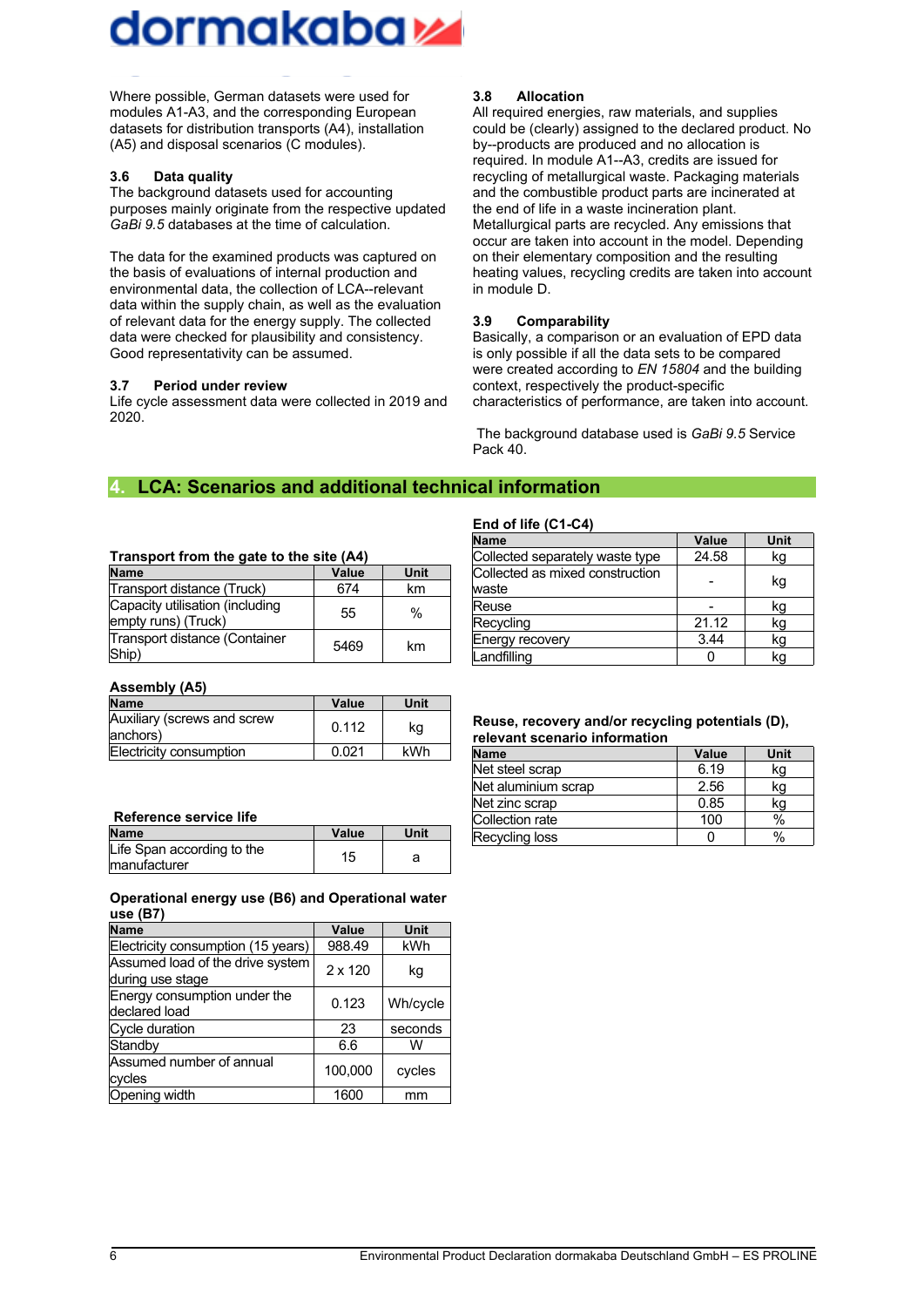## dormakabazz

### **5. LCA: Results**

The following table shows the results of the LCA for 1 piece ES PROLINE. The results in module B6 are based on a lifetime of 15 years.

|                                                                           |               |                                             | <b>MNR = MODULE NOT RELEVANT)</b>                              |          |                            |             |                                                                                                                                                                                                                                        |                            |               |                                   |                          |                               |                            |                  |                            | DESCRIPTION OF THE SYSTEM BOUNDARY (X = INCLUDED IN LCA; MND = MODULE NOT DECLARED;                                                                                                                                                                                                                                                                                                                                                                                                                                                                                                                                                                              |
|---------------------------------------------------------------------------|---------------|---------------------------------------------|----------------------------------------------------------------|----------|----------------------------|-------------|----------------------------------------------------------------------------------------------------------------------------------------------------------------------------------------------------------------------------------------|----------------------------|---------------|-----------------------------------|--------------------------|-------------------------------|----------------------------|------------------|----------------------------|------------------------------------------------------------------------------------------------------------------------------------------------------------------------------------------------------------------------------------------------------------------------------------------------------------------------------------------------------------------------------------------------------------------------------------------------------------------------------------------------------------------------------------------------------------------------------------------------------------------------------------------------------------------|
|                                                                           | PRODUCT STAGE |                                             | <b>CONSTRUCTI</b><br>ON PROCESS<br><b>STAGE</b>                |          |                            |             |                                                                                                                                                                                                                                        | <b>USE STAGE</b>           |               |                                   |                          | END OF LIFE STAGE             |                            |                  |                            | <b>BENEFITS AND</b><br>LOADS<br><b>BEYOND THE</b><br><b>SYSTEM</b><br><b>BOUNDARIES</b>                                                                                                                                                                                                                                                                                                                                                                                                                                                                                                                                                                          |
| Raw material<br><b>Alddns</b>                                             | Transport     | Manufacturing                               | Transport from the<br>gate to the site                         | Assembly | Jse                        | Maintenance | Repair                                                                                                                                                                                                                                 | Replacement                | Refurbishment | energy<br>Operational<br>use      | Operational water<br>use | De-construction<br>demolition | Transport                  | Waste processing | Disposal                   | Recovery-<br>Recycling<br>potential<br>Reuse-                                                                                                                                                                                                                                                                                                                                                                                                                                                                                                                                                                                                                    |
| A1                                                                        | A2            | A <sub>3</sub>                              | A4                                                             | A5       | <b>B1</b>                  | <b>B2</b>   | <b>B3</b>                                                                                                                                                                                                                              | <b>B4</b>                  | <b>B5</b>     | <b>B6</b>                         | <b>B7</b>                | C <sub>1</sub>                | C <sub>2</sub>             | C <sub>3</sub>   | C <sub>4</sub>             | D                                                                                                                                                                                                                                                                                                                                                                                                                                                                                                                                                                                                                                                                |
| X                                                                         | X             | X                                           | X                                                              | X        | <b>MND</b>                 | <b>MND</b>  | <b>MNR</b>                                                                                                                                                                                                                             | <b>MNR</b>                 | <b>MNR</b>    | X                                 | <b>MND</b>               | X                             | X                          | X                | X                          | X                                                                                                                                                                                                                                                                                                                                                                                                                                                                                                                                                                                                                                                                |
| RESI<br>Param                                                             | .TS           | <b>OF THE</b>                               | <b>LCA</b>                                                     |          | - ENVIRONMENTAL            |             |                                                                                                                                                                                                                                        |                            |               | <b>IMPACT: 1 piece ES PROLINE</b> |                          |                               |                            |                  |                            |                                                                                                                                                                                                                                                                                                                                                                                                                                                                                                                                                                                                                                                                  |
| eter                                                                      |               | Unit                                        | A1-A3                                                          |          | A4                         |             | A <sub>5</sub>                                                                                                                                                                                                                         | <b>B6</b>                  |               | C <sub>1</sub>                    |                          | C <sub>2</sub>                | C <sub>3</sub>             |                  | C <sub>4</sub>             | D                                                                                                                                                                                                                                                                                                                                                                                                                                                                                                                                                                                                                                                                |
| <b>GWP</b><br>ODP                                                         |               | [kg CO <sub>2</sub> -Eq.]<br>[kg CFC11-Eq.] | $2.07E + 2$<br>1.12E-5                                         |          | 2.77E+0<br>4.10E-16        |             | 4.80E+0<br>4.44E-15                                                                                                                                                                                                                    | 3.90E+2<br>1.17E-11        |               | $4.11E - 3$<br>1.23E-16           |                          | 2.14E-1<br>6.81E-17           | $6.73E + 0$<br>4.19E-14    |                  | $0.00E + 0$<br>$0.00E + 0$ | $-3.04E+1$<br>$-1.27E-13$                                                                                                                                                                                                                                                                                                                                                                                                                                                                                                                                                                                                                                        |
| AP                                                                        |               | $[kg SO2-Eq.]$                              | 1.16E+0                                                        |          | 4.34E-2                    |             | 1.87E-3                                                                                                                                                                                                                                | 8.19E-1                    |               | 8.63E-6                           |                          | 9.10E-4                       | 2.20E-3                    |                  | $0.00E + 0$                | $-1.08E-1$                                                                                                                                                                                                                                                                                                                                                                                                                                                                                                                                                                                                                                                       |
| EP                                                                        |               | $[kg (PO4)3 - Eq.]$                         | 6.39E-1                                                        |          | 5.74E-3                    |             | 2.95E-4                                                                                                                                                                                                                                | 9.06E-2                    |               | 9.55E-7                           |                          | 2.27E-4                       | 2.28E-4                    |                  | $0.00E + 0$                | $-6.00E-3$                                                                                                                                                                                                                                                                                                                                                                                                                                                                                                                                                                                                                                                       |
| <b>POCP</b><br><b>ADPE</b>                                                |               | [kg ethene-Eq.]<br>[kg Sb-Eq.]              | 8.01E-2<br>5.58E-2                                             |          | $-7.25E - 4$<br>1.61E-7    |             | 1.46E-4<br>1.71E-5                                                                                                                                                                                                                     | 5.83E-2<br>1.30E-4         |               | 6.15E-7<br>1.37E-9                |                          | $-3.43E - 4$<br>2.01E-8       | 8.85E-5<br>9.89E-7         |                  | $0.00E + 0$<br>$0.00E + 0$ | $-9.56E - 3$<br>$-3.09E - 3$                                                                                                                                                                                                                                                                                                                                                                                                                                                                                                                                                                                                                                     |
| <b>ADPF</b>                                                               |               | [MJ]                                        | $2.65E + 3$                                                    |          | 3.61E+1                    |             | 7.29E+0                                                                                                                                                                                                                                | 4.32E+3                    |               | 4.56E-2                           |                          | $2.92E + 0$                   | 3.77E+0                    |                  | $0.00E + 0$                | $-3.41E+2$                                                                                                                                                                                                                                                                                                                                                                                                                                                                                                                                                                                                                                                       |
|                                                                           |               |                                             |                                                                |          |                            |             |                                                                                                                                                                                                                                        |                            |               |                                   |                          |                               |                            |                  |                            | GWP = Global warming potential; ODP = Depletion potential of the stratospheric ozone layer; AP = Acidification potential of land and water; EP =                                                                                                                                                                                                                                                                                                                                                                                                                                                                                                                 |
|                                                                           |               |                                             |                                                                |          |                            |             | Eutrophication potential; POCP = Formation potential of tropospheric ozone photochemical oxidants; ADPE = Abiotic depletion potential for non-<br>Caption<br>fossil resources; ADPF = Abiotic depletion potential for fossil resources |                            |               |                                   |                          |                               |                            |                  |                            |                                                                                                                                                                                                                                                                                                                                                                                                                                                                                                                                                                                                                                                                  |
| <b>RESOURCE USE: 1 piece ES PROLINE</b><br>RESULTS<br><b>OF THE LCA -</b> |               |                                             |                                                                |          |                            |             |                                                                                                                                                                                                                                        |                            |               |                                   |                          |                               |                            |                  |                            |                                                                                                                                                                                                                                                                                                                                                                                                                                                                                                                                                                                                                                                                  |
|                                                                           |               |                                             |                                                                |          |                            |             |                                                                                                                                                                                                                                        |                            |               |                                   |                          |                               |                            |                  |                            |                                                                                                                                                                                                                                                                                                                                                                                                                                                                                                                                                                                                                                                                  |
| Parameter                                                                 |               | <b>Unit</b>                                 | A1-A3                                                          |          | A4                         |             | A <sub>5</sub>                                                                                                                                                                                                                         | <b>B6</b>                  |               | C <sub>1</sub>                    |                          | C <sub>2</sub>                | C <sub>3</sub>             |                  | C <sub>4</sub>             | D                                                                                                                                                                                                                                                                                                                                                                                                                                                                                                                                                                                                                                                                |
| <b>PERE</b>                                                               |               | [MJ]                                        | 3.80E+2                                                        |          | $1.23E + 0$                |             | 3.87E+1                                                                                                                                                                                                                                | 3.10E+3                    |               | 3.27E-2                           |                          | 1.71E-1                       | 8.78E-1                    |                  | $0.00E + 0$                | $-1.32E + 2$                                                                                                                                                                                                                                                                                                                                                                                                                                                                                                                                                                                                                                                     |
| <b>PERM</b>                                                               |               | [MJ]                                        | 3.77E+1                                                        |          | $0.00E + 0$                |             | $-3.77E + 1$                                                                                                                                                                                                                           | $0.00E + 0$                |               | $0.00E + 0$                       |                          | $0.00E + 0$                   | $0.00E + 0$                |                  | $0.00E + 0$                | $0.00E + 0$                                                                                                                                                                                                                                                                                                                                                                                                                                                                                                                                                                                                                                                      |
| <b>PERT</b><br><b>PENRE</b>                                               |               | [MJ]<br><b>MJI</b>                          | 4.18E+2<br>2.90E+3                                             |          | $1.23E + 0$<br>3.62E+1     |             | $1.02E + 0$<br>8.22E+0                                                                                                                                                                                                                 | 3.10E+3<br>7.00E+3         |               | 3.27E-2<br>7.37E-2                |                          | 1.71E-1<br>$2.93E + 0$        | 8.78E-1<br>9.30E+1         |                  | $0.00E + 0$<br>$0.00E + 0$ | $-1.32E+2$<br>$-3.97E+2$                                                                                                                                                                                                                                                                                                                                                                                                                                                                                                                                                                                                                                         |
| <b>PENRM</b>                                                              |               | [MJ]                                        | 8.93E+1                                                        |          | $0.00E + 0$                |             | $-3.44E-1$                                                                                                                                                                                                                             | $0.00E + 0$                |               | $0.00E + 0$                       |                          | $0.00E + 0$                   | $-8.89E+1$                 |                  | $0.00E + 0$                | $0.00E + 0$                                                                                                                                                                                                                                                                                                                                                                                                                                                                                                                                                                                                                                                      |
| <b>PENRT</b>                                                              |               | [MJ]                                        | 2.99E+3                                                        |          | 3.62E+1                    |             | 7.88E+0                                                                                                                                                                                                                                | 7.00E+3                    |               | 7.37E-2                           |                          | 2.93E+0                       | $4.13E + 0$                |                  | $0.00E + 0$                | $-3.97E + 2$                                                                                                                                                                                                                                                                                                                                                                                                                                                                                                                                                                                                                                                     |
| <b>SM</b><br><b>RSF</b>                                                   |               | [kg]<br>[MJ]                                | 1.43E+1<br>$0.00E + 0$                                         |          | $0.00E + 0$<br>$0.00E + 0$ |             | $0.00E + 0$<br>$0.00E + 0$                                                                                                                                                                                                             | $0.00E + 0$<br>$0.00E + 0$ |               | $0.00E + 0$<br>$0.00E + 0$        |                          | $0.00E + 0$<br>$0.00E + 0$    | $0.00E + 0$<br>$0.00E + 0$ |                  | $0.00E + 0$<br>$0.00E + 0$ | 9.60E+0<br>$0.00E + 0$                                                                                                                                                                                                                                                                                                                                                                                                                                                                                                                                                                                                                                           |
| <b>NRSF</b>                                                               |               | [MJ]                                        | $0.00E + 0$                                                    |          | $0.00E + 0$                |             | $0.00E + 0$                                                                                                                                                                                                                            | $0.00E + 0$                |               | $0.00E + 0$                       |                          | $0.00E + 0$                   | $0.00E + 0$                |                  | $0.00E + 0$                | $0.00E + 0$                                                                                                                                                                                                                                                                                                                                                                                                                                                                                                                                                                                                                                                      |
| <b>FW</b>                                                                 |               | [mª]                                        | $6.51E + 0$                                                    |          | 1.45E-3                    |             | 1.36E-2                                                                                                                                                                                                                                | 3.59E+0                    |               | 3.78E-5                           |                          | 1.84E-4                       | 1.85E-2                    |                  | $0.00E + 0$                | $-3.61E-1$                                                                                                                                                                                                                                                                                                                                                                                                                                                                                                                                                                                                                                                       |
| Caption                                                                   |               |                                             |                                                                |          |                            |             |                                                                                                                                                                                                                                        |                            | water         |                                   |                          |                               |                            |                  |                            | PERE = Use of renewable primary energy excluding renewable primary energy resources used as raw materials; PERM = Use of<br>renewable primary energy resources used as raw materials; PERT = Total use of renewable primary energy resources; PENRE = Use of<br>non-renewable primary energy excluding non-renewable primary energy resources used as raw materials; PENRM = Use of non-<br>renewable primary energy resources used as raw materials; PENRT = Total use of non-renewable primary energy resources; SM = Use<br>of secondary material; RSF = Use of renewable secondary fuels; NRSF = Use of non-renewable secondary fuels; FW = Use of net fresh |
|                                                                           |               |                                             | <b>RESULTS OF THE LCA - OUTPUT FLOWS AND WASTE CATEGORIES:</b> |          |                            |             |                                                                                                                                                                                                                                        |                            |               |                                   |                          |                               |                            |                  |                            |                                                                                                                                                                                                                                                                                                                                                                                                                                                                                                                                                                                                                                                                  |
|                                                                           |               | 1 piece ES PROLINE                          |                                                                |          |                            |             |                                                                                                                                                                                                                                        |                            |               |                                   |                          |                               |                            |                  |                            |                                                                                                                                                                                                                                                                                                                                                                                                                                                                                                                                                                                                                                                                  |
| Parameter                                                                 |               | Unit                                        | A1-A3                                                          |          | A4                         |             | A <sub>5</sub>                                                                                                                                                                                                                         | <b>B6</b>                  |               | C <sub>1</sub>                    |                          | C <sub>2</sub>                | C <sub>3</sub>             |                  | C4                         | D                                                                                                                                                                                                                                                                                                                                                                                                                                                                                                                                                                                                                                                                |
| <b>HWD</b>                                                                |               | [kg]                                        | 9.58E-6                                                        |          | 9.76E-7                    |             | 2.27E-8                                                                                                                                                                                                                                | 2.90E-6                    |               | 3.05E-11                          |                          | 1.27E-7                       | 1.55E-8                    |                  | $0.00E + 0$                | $-1.17E - 7$                                                                                                                                                                                                                                                                                                                                                                                                                                                                                                                                                                                                                                                     |
| <b>NHWD</b><br><b>RWD</b>                                                 |               | [kg]<br>[kg]                                | 7.85E+0<br>4.74E-2                                             |          | 4.77E-3<br>4.29E-5         |             | 1.37E-1<br>2.35E-4                                                                                                                                                                                                                     | 4.96E+0<br>1.06E+0         |               | 5.23E-5<br>1.12E-5                |                          | 4.83E-4<br>4.93E-6            | 1.04E+0<br>1.45E-4         |                  | $0.00E + 0$<br>$0.00E + 0$ | $-4.87E + 0$<br>$-2.41E-2$                                                                                                                                                                                                                                                                                                                                                                                                                                                                                                                                                                                                                                       |
| <b>CRU</b>                                                                |               | [kg]                                        | $0.00E + 0$                                                    |          | $0.00E + 0$                |             | $0.00E + 0$                                                                                                                                                                                                                            | $0.00E + 0$                |               | $0.00E + 0$                       |                          | $0.00E + 0$                   | $0.00E + 0$                |                  | $0.00E + 0$                | $0.00E + 0$                                                                                                                                                                                                                                                                                                                                                                                                                                                                                                                                                                                                                                                      |
| <b>MFR</b>                                                                |               | [kg]                                        | 2.89E+0                                                        |          | $0.00E + 0$                |             | $0.00E + 0$                                                                                                                                                                                                                            | $0.00E + 0$                |               | $0.00E + 0$                       |                          | $0.00E + 0$                   | 2.12E+1                    |                  | $0.00E + 0$                | $0.00E + 0$                                                                                                                                                                                                                                                                                                                                                                                                                                                                                                                                                                                                                                                      |
| <b>MER</b><br>EEE                                                         |               | [kg]<br>[MJ]                                | $0.00E + 0$<br>$0.00E + 0$                                     |          | $0.00E + 0$<br>$0.00E + 0$ |             | 2.98E+0<br>6.57E+0                                                                                                                                                                                                                     | $0.00E + 0$<br>$0.00E + 0$ |               | $0.00E + 0$<br>$0.00E + 0$        |                          | $0.00E + 0$<br>$0.00E + 0$    | 3.43E+0<br>1.29E+1         |                  | $0.00E + 0$<br>$0.00E + 0$ | $0.00E + 0$<br>$0.00E + 0$                                                                                                                                                                                                                                                                                                                                                                                                                                                                                                                                                                                                                                       |
| EET                                                                       |               | [MJ]                                        | $0.00E + 0$                                                    |          | $0.00E + 0$                |             | 1.19E+1                                                                                                                                                                                                                                | $0.00E + 0$                |               | $0.00E + 0$                       |                          | $0.00E + 0$                   | 2.76E+1                    |                  | $0.00E + 0$                | $0.00E + 0$<br>HWD = Hazardous waste disposed; NHWD = Non-hazardous waste disposed; RWD = Radioactive waste disposed; CRU = Components                                                                                                                                                                                                                                                                                                                                                                                                                                                                                                                           |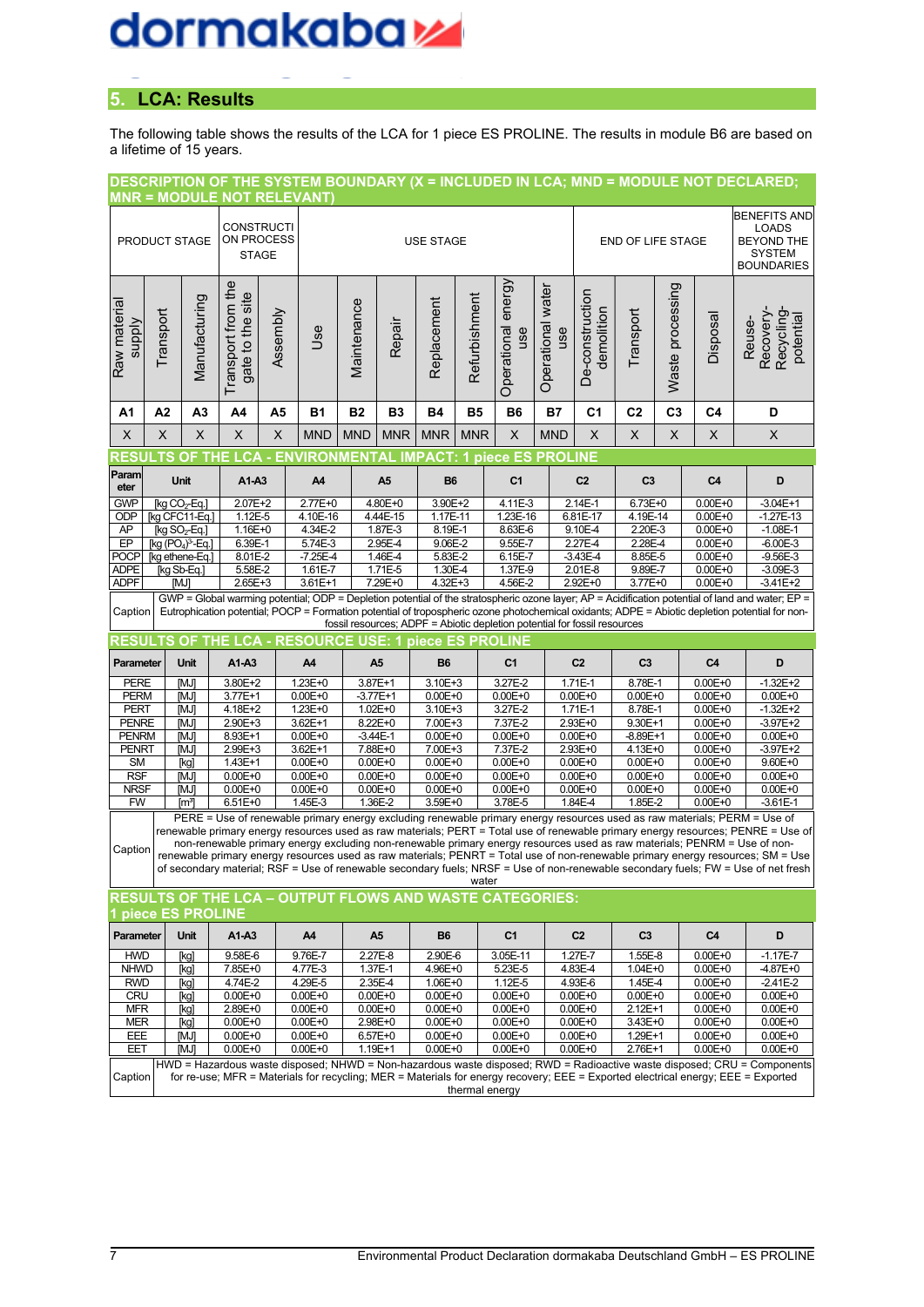## dormakaba sa

### **6. LCA: Interpretation**



 $\blacksquare$ A1 A3  $\blacksquare$ A4  $\blacksquare$ A5  $\blacksquare$ B6  $\blacksquare$ C1  $\blacksquare$ C2  $\blacksquare$ C3  $\blacksquare$ C4

The *CML* characterization factors were used for the evaluation. The results of the *CML* categories refer to the potential environmental impacts over a period of 100 years.

The main impacts lie in the modules A1-A3 and B6. The impacts in module B6 are due to the electricity mix used for modelling the electricity consumption over a period of 15 years. In the following, the main influences on the modules A1-A3 for the indicators will be explained.

The indicators ozone depletion potential (ODP), eutrophication potential (EP) and abiotic depletion potential for non--fossil resources (ADPE) in module A1A3 are more than 90% dominated by the electronic components. The other *CML* indicators are also dominated by the electronic components. However, the aluminium also has a significant impact.The aluminium contributes 28% to global warming potential (GWP), 23% to abiotic depletion potential for fossil resources (ADPF), 14% to formation potential of tropospheric ozone photochemical oxidants (POCP) and 12% to acidification potential (AP).

#### **7. Requisite evidence**

#### **8. References**

#### **Standards**

#### **EN 15804**

EN 15804:2012-04+A1 2013, Sustainability of construction works — Environmental Product Declarations — Core rules for the product category of construction products.

#### **EN 16005**

DIN EN 16005:2013-01 and Amendment 2015-10, Power operated pedestrian doorsets - Safety in use -Requirements and test methods.

#### **EN 60335-2-103**

DIN EN 60335-2-103:2016-05, Household and similar electrical appliances - Safety - Part 2-103: Particular requirements for drives for gates, doors and windows.

#### **EN 61000-3-2**

DIN EN 61000-3-2:2015-03, Electromagnetic

compatibility (EMC) - Part 3-2: Limits - Limits for harmonic current emissions (equipment input current ≤ 16 A per phase).

#### **EN 61000-3-3**

DIN EN 61000-3-3:2014-03, Electromagnetic compatibility (EMC) - Part 3-3: Limits - Limitation of voltage changes, voltage fluctuations and flicker in public low-voltage supply systems, for equipment with rated current ≤ 16 A per phase and not subject to conditional connection.

#### **EN 61000-6-2**

DIN EN 61000-6-2:2005 + Amendment:2011. Electromagnetic compatibility (EMC) - Part 6-2: Generic standards - Immunity standard for industrial environments.

#### **EN 61000-6-3**

DIN EN 61000-6-3:2007 + A1:2011, Electromagnetic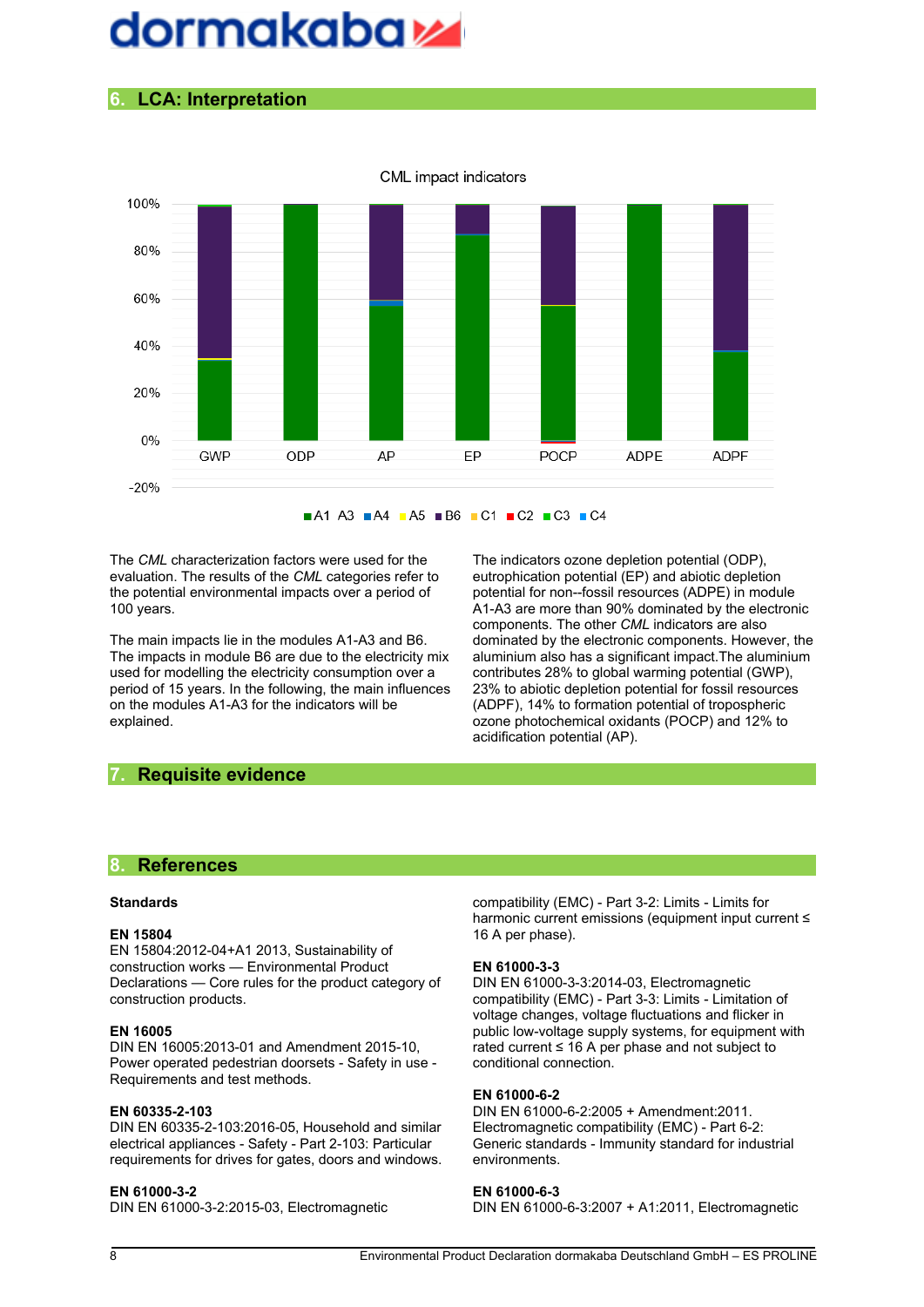## dormakaba sa

compatibility (EMC) - Part 6-3: Generic standards -Emission standard for residential, commercial and light-industrial environments.

#### **IEC 63000**

DIN EN IEC 63000:2019-05, Technical documentation for the assessment of electrical and electronic products with respect to the restriction of hazardous substances.

#### **ISO 9001**

DIN EN ISO 9001:2015-11, Quality management systems – Requirements.

#### **ISO 12100**

DIN EN ISO 12100:2011-03, Safety of machinery -General principles for design - Risk assessment and risk reduction.

#### **ISO 14001**

ISO 14001:2015-09, Environmental management systems - Requirements with quidance for use.

#### **ISO 14025**

DIN EN ISO 14025:2011-10, Environmental labels and declarations — Type III environmental declarations — Principles and procedures.

#### **ISO 13849-1**

DIN EN ISO 13849-1:2016-06, Safety of machinery -Safety-related parts of control systems - Part 1: General principles for design.

#### **ISO 13849-2**

DIN EN ISO 13849-2:2013-02, Safety of machinery -Safety-related parts of control systems - Part 2: Validation.

#### **OHSAS 18001**

Occupational health and safety – Management systems – Requirements

#### **Further references**

#### **2011/65/EU ROHS3 Directive**

Directive 2011/65/EU of the European Parliament and of the Council of 8 June 2011 on the restriction of the use of certain hazardous substances in electrical and electronic equipment

#### **2014/30/EU Electromagnetic Compatibility Directive**

Directive 2014/30/EU of the European Parliament and of the Council of 26 February 2014 on the harmonisation of the laws of the Member States relating to electromagnetic compatibility (recast)

#### **Candidate List**

Candidate List of substances of very high concern for Authorisation (published in accordance with Article 59(10) of the REACH Regulation)

#### **CML**

Institute of Environmental Sciences Leiden University

#### **Ecoinvent Version 2.2**

Database for life cycle assessment (life cycle inventory data), Version 2.2, 2010.

#### **Ecoinvent Version 3.6**

Database for life cycle assessment (life cycle inventory data), Version 3.6, 2019.

#### **EWC**

European Waste Catalogue (EWC). Commission Decision on the European List of Waste (COM 2000/532/EC)

#### **GaBi 9.5**

Life cycle engineering (GaBi) software and database. LBP, University of Stuttgart and thinkstep AG, Documentation of GaBi 9.5 data sets http://documentation.gabisoftware.com/, 2020.

#### **IBU 2016**

Institut Bauen und Umwelt e.V.: General Programme Instructions for the Preparation of EPDs at the Institut Bauen und Umwelt e.V. Version 1., Berlin: Institut Bauen und Umwelt e.V., 2016. www.ibu-epd.com

#### **IP**

Ingress Protection Rating. DIN EN 60529; VDE 04701: 201409: Degrees of protection provided by enclosures (IP Code) (IEC 60529:1989 + A1:1999 + A2:2013); German version EN 60529:1991 + A1:2000 + A2:2013

#### **Machinery Directive 2006/42/EC**

Directive 2006/42/EC of the European Parliament and of the Council of 17 May 2006 on machinery, and amending Directive 95/16/EC (recast)

#### **Ordinance on Biocide Products No. 528/2012**

Regulation (EU) No 528/2012 of the European Parliament and of the Council of 22 May 2012 concerning the making available on the market and use of biocidal products

#### **Product Category Rules Part A**

Calculation Rules for the Life Cycle Assessment and Requirements on the Project Report. Version 1.8 (04.07.2019)

#### **Product Category Rules Part B**

Requirements on the EPD for Drive systems for automatic doors and gates. Version 1.0 (11.04.2013)

#### **WEEE Guideline**

Directive 2002/96/EC of the European Parliament and of the Council of 27 January 2003 on waste electrical and electronic equipment (WEEE) Joint declaration of the European Parliament, the Council and the Commission relating to Article 9